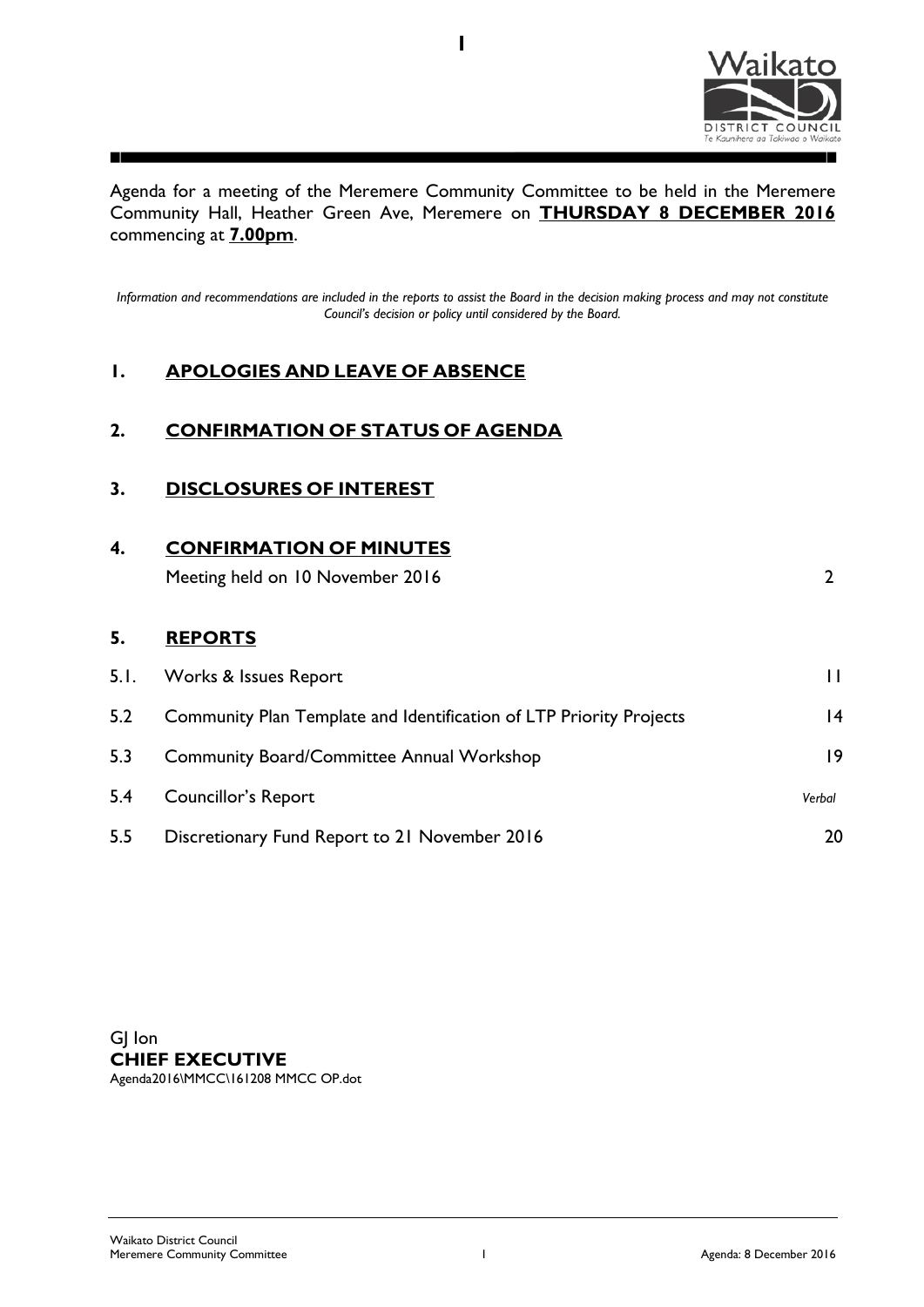

|                                 | To   Meremere Community Committee                      |
|---------------------------------|--------------------------------------------------------|
| From                            | Gavin Ion                                              |
|                                 | Chief Executive or General Manager                     |
| <b>Date</b>                     | 13 July 2016                                           |
|                                 |                                                        |
|                                 | <b>Prepared by</b> Wanda Wright<br>Committee Secretary |
| <b>Chief Executive Approved</b> |                                                        |
| <b>DWS Document Set #</b>       | GOV0510                                                |
| <b>Report Title</b>             | <b>Confirmation of Minutes</b>                         |

#### **1. EXECUTIVE SUMMARY**

To confirm the minutes of the triennial Meremere Community Committee meeting held on Thursday 10 November 2016.

#### **2. RECOMMENDATION**

**THAT the minutes of the triennial meeting of the Meremere Community Committee held on Thursday 10 November 2016 be confirmed as a true and correct record of that meeting.** 

#### **3. ATTACHMENTS**

MMCC Minutes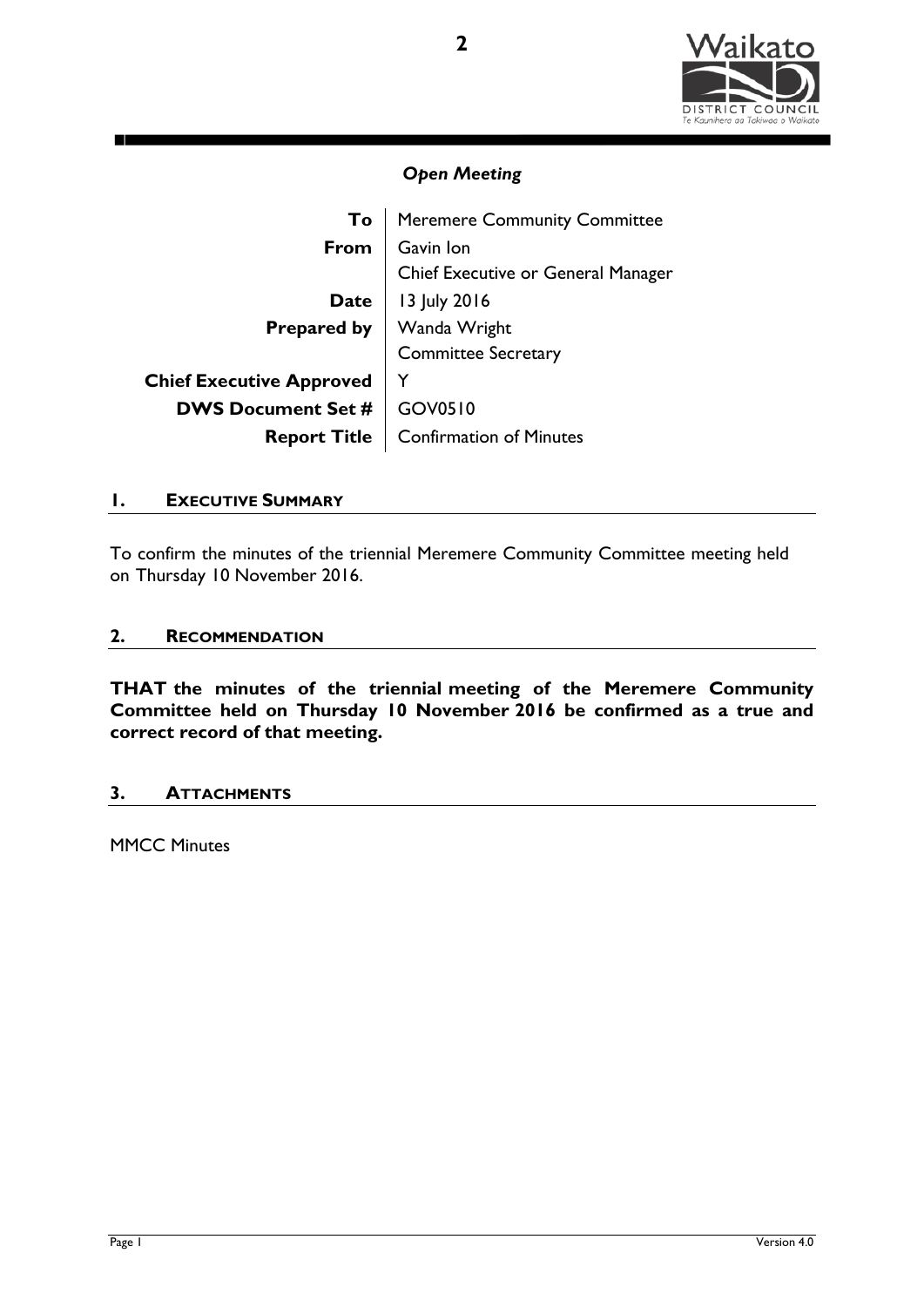

**MINUTES** of the Triennial Meeting of the Meremere Community Committee held at the Meremere Community Hall, Heather Green Avenue, Meremere on **THURSDAY 10 NOVEMBER 2016** commencing at **7.00pm**.

**3**

#### **Present:**

Mr | Katu (Chair) Cr JD Sedgwick Mr D Creed Mrs A Dobby Mr J Harman Ms N Jenkin Ms C Heta

#### **Attending:**

Mr AM Sanson (His Worship the Mayor) Mr GJ Ion (Chief Executive) Mrs RJ Gray (Council Support Manager) Mrs W Wright (Committee Secretary) Mrs L van den Bemd (Community Development Advisor) Ms J Harrison (Good Seed Trust) Ms G Ikiua (Good Seed Trust) Members of the Public

The Chief Executive welcomed everyone present and advised that he would conduct the meeting until the election of a Chairperson. He also thanked the previous Committee for their efforts over the past three years.

#### **NOMINATIONS AND ELECTION OF MEMBERS**

Agenda Item 1

The Chief Executive called for nominations for membership of the Meremere Community Committee.

Eight nominations were received:

| Mr Dudley Creed  | nominated by | Mr Jim Katu       | seconded by | Mr James Harman |
|------------------|--------------|-------------------|-------------|-----------------|
| Mr Jim Katu      | nominated by | Mr James Harman   | seconded by | Cr Sedgwick     |
| Ms Nicola Jenkin | nominated by | Mr Dudley Creed   | seconded by | Mr Jim Katu     |
| Ms Angela Dobby  | nominated by | Mr Jim Katu       | seconded by | Cr Sedgwick     |
| Mr James Harman  | nominated by | Cr Sedwick        | seconded by | Mr Jim Katu     |
| Mr Ben Brown     | nominated by | Mr James Harman   | seconded by | Ms Pat Carr     |
| Mr John Ngatai   | nominated by | Mr Jim Katu       | seconded by | Cr Sedwick      |
| Ms Cecilia Heta  | nominated by | Mrs Janice Harman | seconded by | Mr Jim Katu     |

#### **Resolved: (Mr Katu/Ms Dobby)**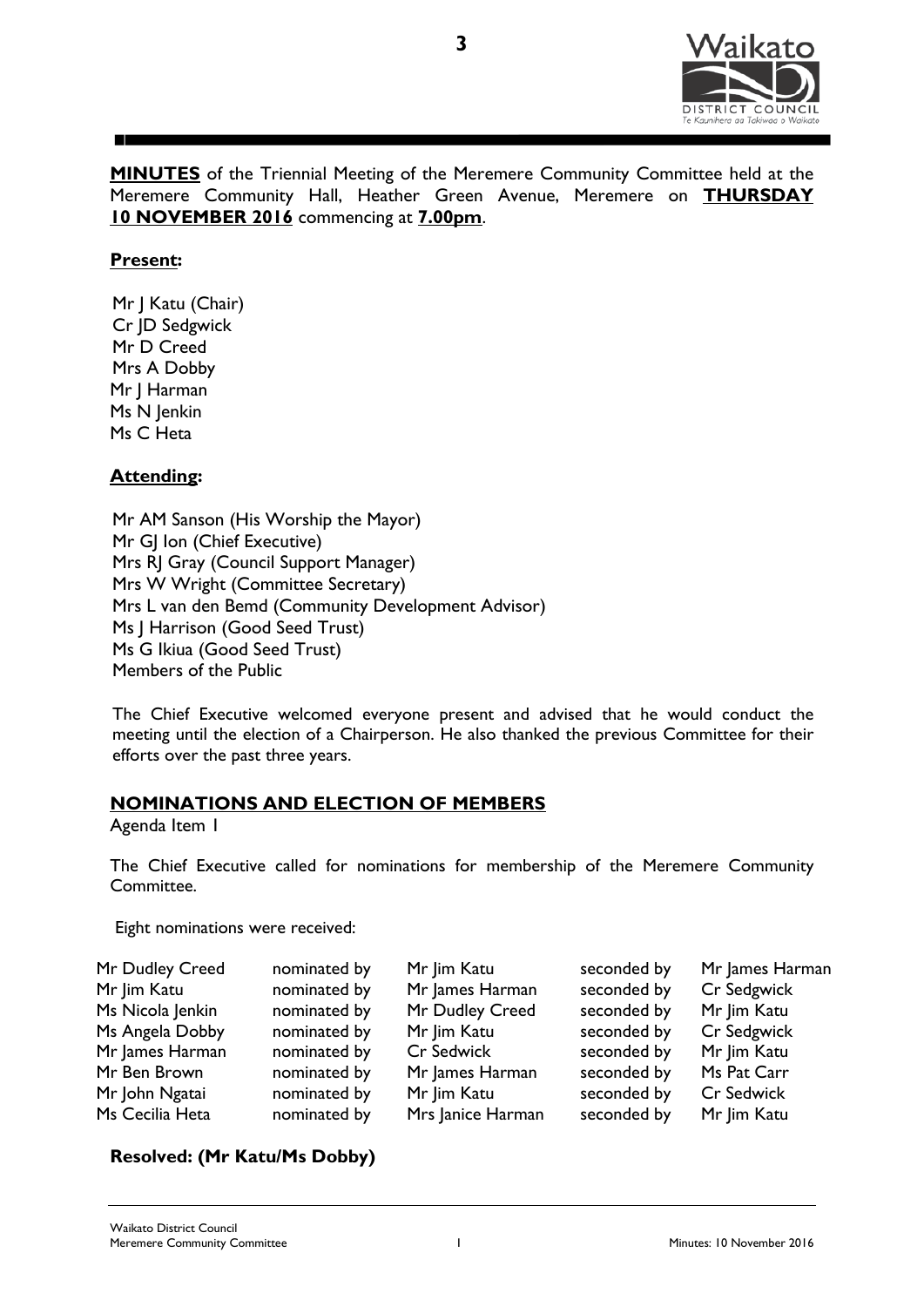**THAT nominations for membership to the Committee be closed.**

**CARRIED** on the voices **MMCC1611/01/1** 

**Resolved: (Mr Katu/Cr Sedgwick)** 

**THAT Mr Brown, Mr Creed, Ms Dobby, Mr Harman, Ms Heta, Mr Ngatai, Ms Jenkin and Mr Katu be elected members of the Meremere Community Committee.**

**CARRIED** on the voices **MMCC1611/01/2** 

**APOLOGIES AND LEAVE OF ABSENCE** Agenda Item 2

**Resolved: (Mr Katu/Mr Creed)** 

**THAT an apology be received from and leave of absence granted to Mr Brown and Mr Ngatai.** 

**CARRIED** on the voices **MMCC1611/02** 

**VOTE OF THANKS**

A letter of resignation was received from Mrs Pat Carr. The Chief Executive wanted to thank her for her outstanding service to this Committee for the past eleven and a half years.

**Resolved: (Mr Katu/Mr Creed)**

**THAT a vote of thanks will be recorded for Mrs Carr's exceptional support and service to the Meremere Community Committee for eleven and a half years.**

**Resolved: (Mr Katu/Mr Creed)** 

#### **CARRIED** on the voices **MMCC1611/03**

**CONFIRMATION OF STATUS OF AGENDA ITEMS** Agenda Item 3

**Resolved: (Mr Harman/Mr Katu)**

**THAT the agenda for a meeting of the Meremere Community Committee held on Thursday 10 November 2016 be confirmed and all items therein be considered in open meeting.**

#### **CARRIED** on the voices **MMCC1611/04**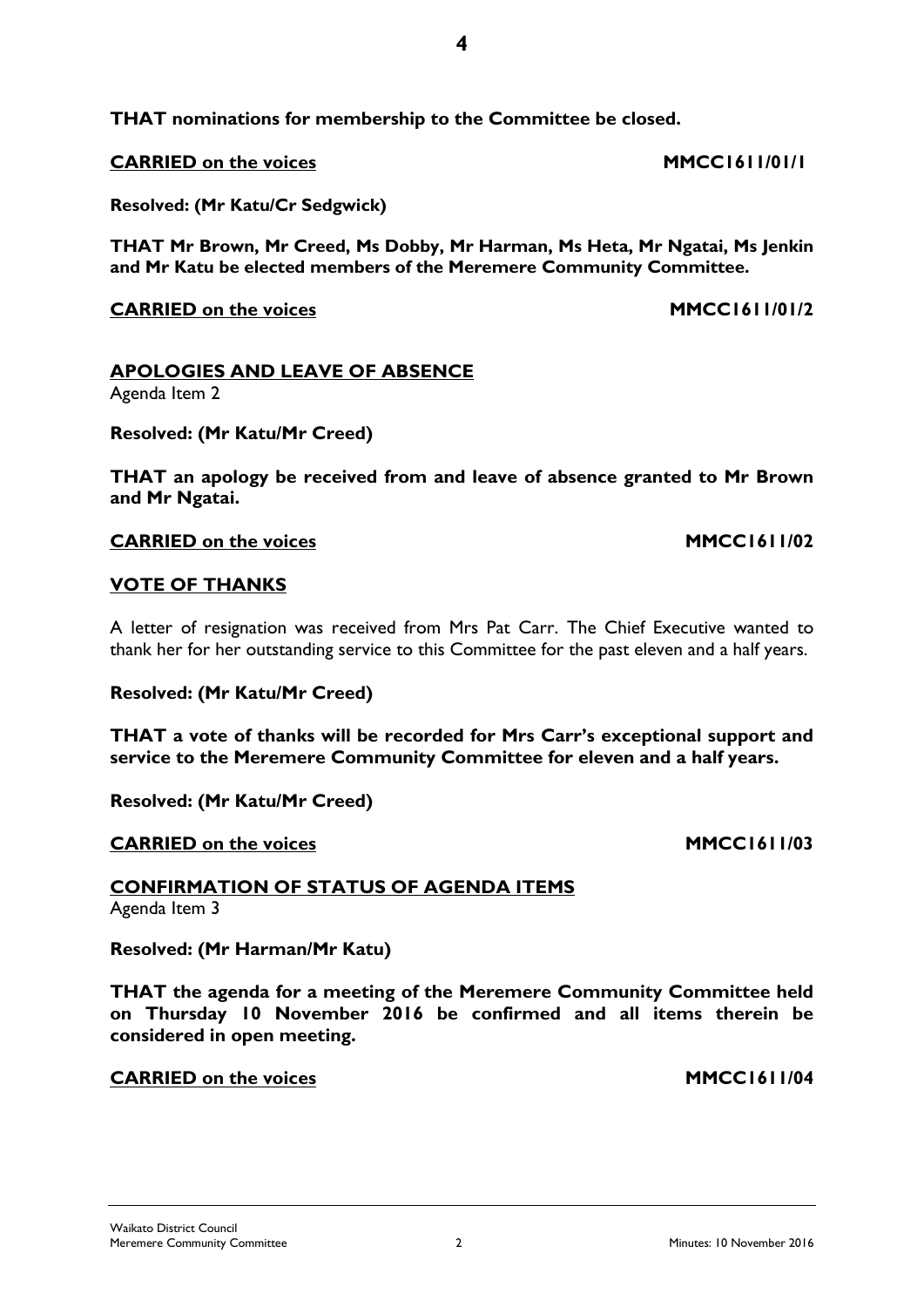#### **STATUTORY REQUIREMENTS**

Agenda Item 4

#### **Resolved: (Mr Katu/Mr Harman)**

**THAT the report from the Chief Executive be received;** 

**AND THAT Council acknowledge the report as a general explanation of the statutory requirements under schedule 7 clause 21 of the Local Government Act 2002.** 

#### **CARRIED** on the voices **MMCC1611/05**

#### **APPOINTMENT OF CHAIRPERSON AND DEPUTY CHAIRPERSON** Agenda Item 5

The Chief Executive called for nominations for the position of Chairperson of the Meremere Community Committee.

One nomination was received: Mr J Katu nominated by Mr Creed seconded by Cr Sedgwick.

#### **Resolved: (Cr Sedgwick/Mr Harman)**

**THAT nominations for the position of Chairperson of the Meremere Community Committee be closed.**

#### **CARRIED on the voices MMCC1611/06/1**

The Chief Executive duly declared Mr Katu elected as Chairperson on the Meremere Community Board.

The Chief Executive then called for nominations for the position of Deputy Chairperson.

One nomination was received: Mr Harman nominated by Mr Katu seconded by Mr Creed.

#### **Resolved: (Mr Katu/Cr Sedgwick)**

**THAT nominations for the position of Deputy Chairperson of the Meremere Community Committee be closed.**

#### **CARRIED** on the voices **MMCC1611/06/2**

**Resolved: (Cr Sedgwick/Mr Creed)**

**THAT the report from the Chief Executive be received;**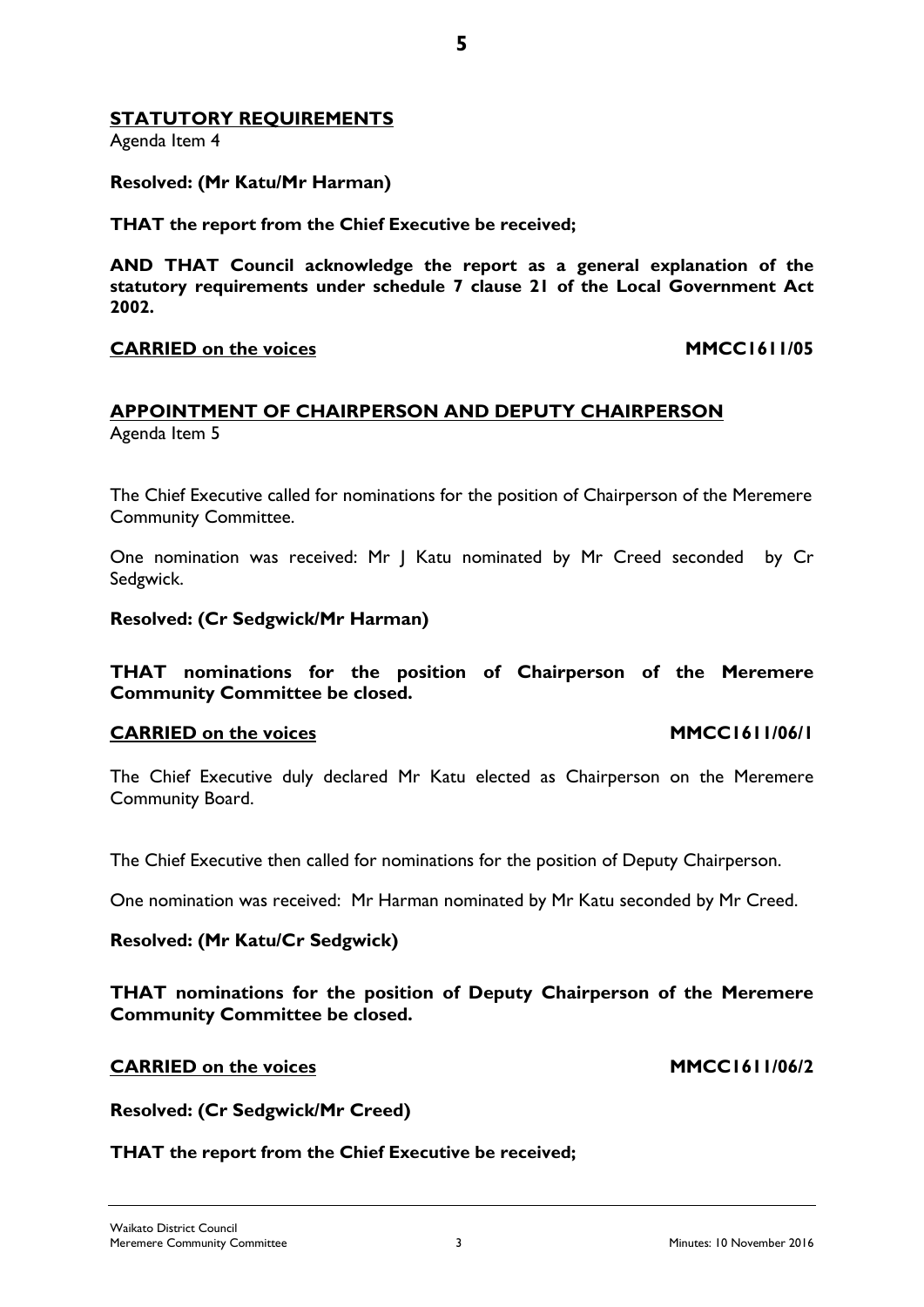**AND THAT Mr Katu is appointed Chairperson of the Meremere Community Committee;** 

**AND FURTHER THAT Mr Harman is appointed Deputy Chairperson of the Meremere Community Committee.** 

#### **CARRIED** on the voices **MMCC1611/06/3**

### **APPOINTMENT OF SECRETARY**

Agenda Item 6

The Chairperson called for nominations for the position of Secretary.

One nomination was received: Ms Jenkin was nominated by Mr Creed seconded by Mr Katu.

#### **Resolved: (Mr Katu/Mr Harman)**

#### **THAT nominations for the position of Secretary of the Meremere Community Committee be closed.**

#### **CARRIED** on the voices *MMCC1611/07*

The Chief Executive duly declared Ms Jenkin elected as Secretary of the Meremere Community Board.

**Resolved: (Cr Sedgwick/Mr Creed)**

**THAT the report from the Chief Executive be received;** 

**AND THAT Ms Jenkin be appointed Secretary of the Meremere Community Committee.** 

#### **CARRIED** on the voices **MMCC1611/08**

#### **DATE AND TIME OF MEETINGS**

Agenda Item 7

**Resolved: (Mr Katu/Mr Harman)** 

**THAT the report from the Chief Executive be received;**

**AND THAT the Meremere Community Committee holds its meetings on the second Thursday of each month commencing at 7.00pm;**

**AND FURTHER THAT it is suggested no meeting is held in the months of January, April, July and October in line with Council practice.**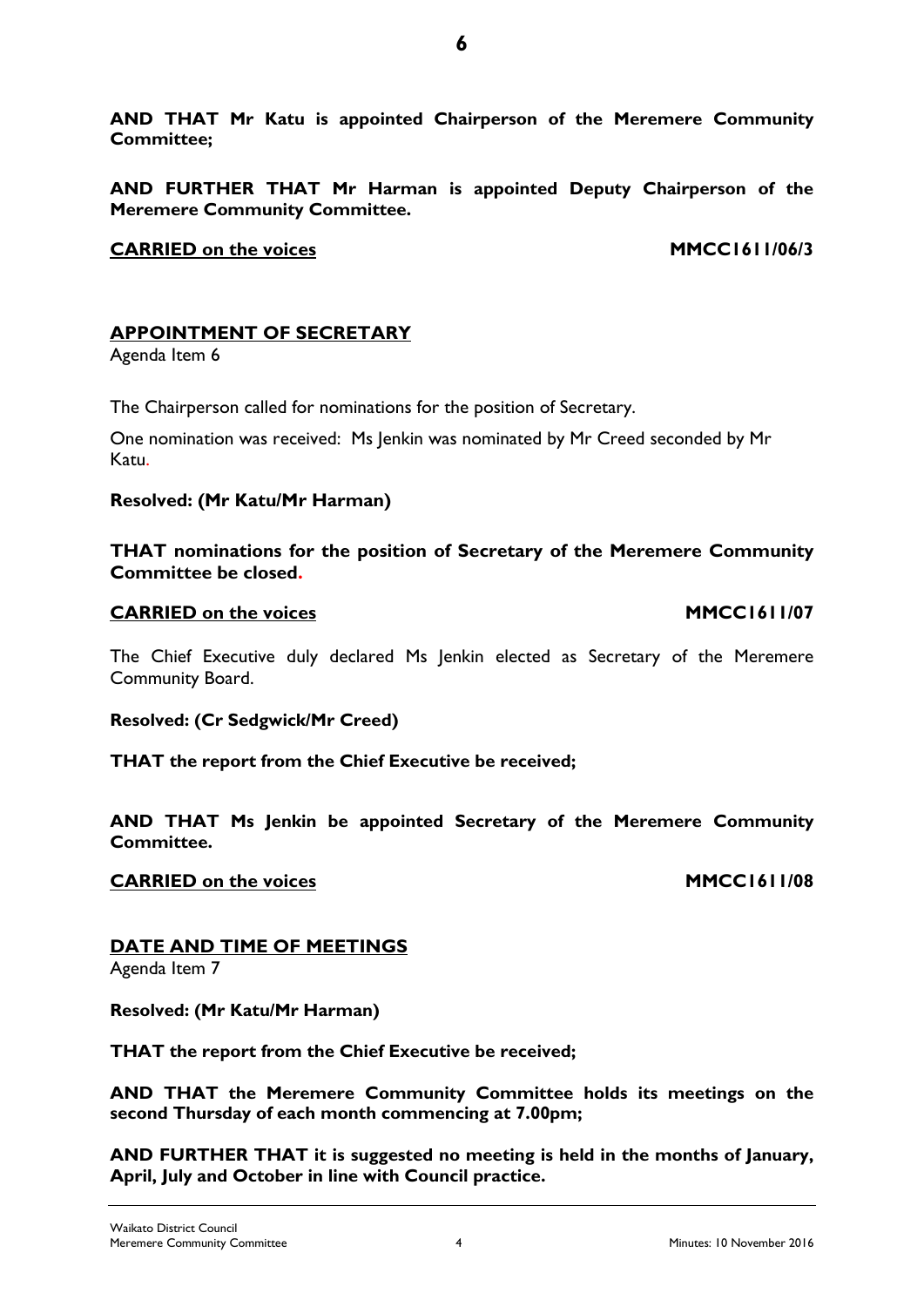#### **CARRIED** on the voices **MMCC1611/09**

**COMMUNITY COMMITTEE CHARTER**

Agenda Item 8

**Resolved: (Mr Katu/Mr Harman)** 

**THAT the report from the Chief Executive be received;** 

**AND THAT the Meremere Community Committee confirms the Community Committee Charter as attached to the Agenda.**

#### **CARRIED** on the voices **MMCC1611/10**

**CODE OF CONDUCT** Agenda Item 9

**Resolved: (Mr Katu/Mr Harman)** 

**THAT the report from the Chief Executive be received.** 

#### **CARRIED** on the voices **MMCC1611/11**

**REMUNERATION OF MEMBERS**

Agenda Item 10

**Resolved: (Mr Katu/Mr Harman)** 

**THAT the report from the Chief Executive be received;** 

**AND THAT the Meremere Community Committee resolves not to accept the salary budget but to transfer this to the Discretionary fund for the benefit of the community.** 

#### **CARRIED** on the voices **MMCC1611/12**

### **STANDING ORDERS FOR MEETINGS OF LOCAL AUTHORITIES AND COMMUNITY COMMITTEES**

Agenda Item 11

**Resolved: (Mr Creed/Mr Katu)** 

#### **THAT the report from the Chief Executive be received;**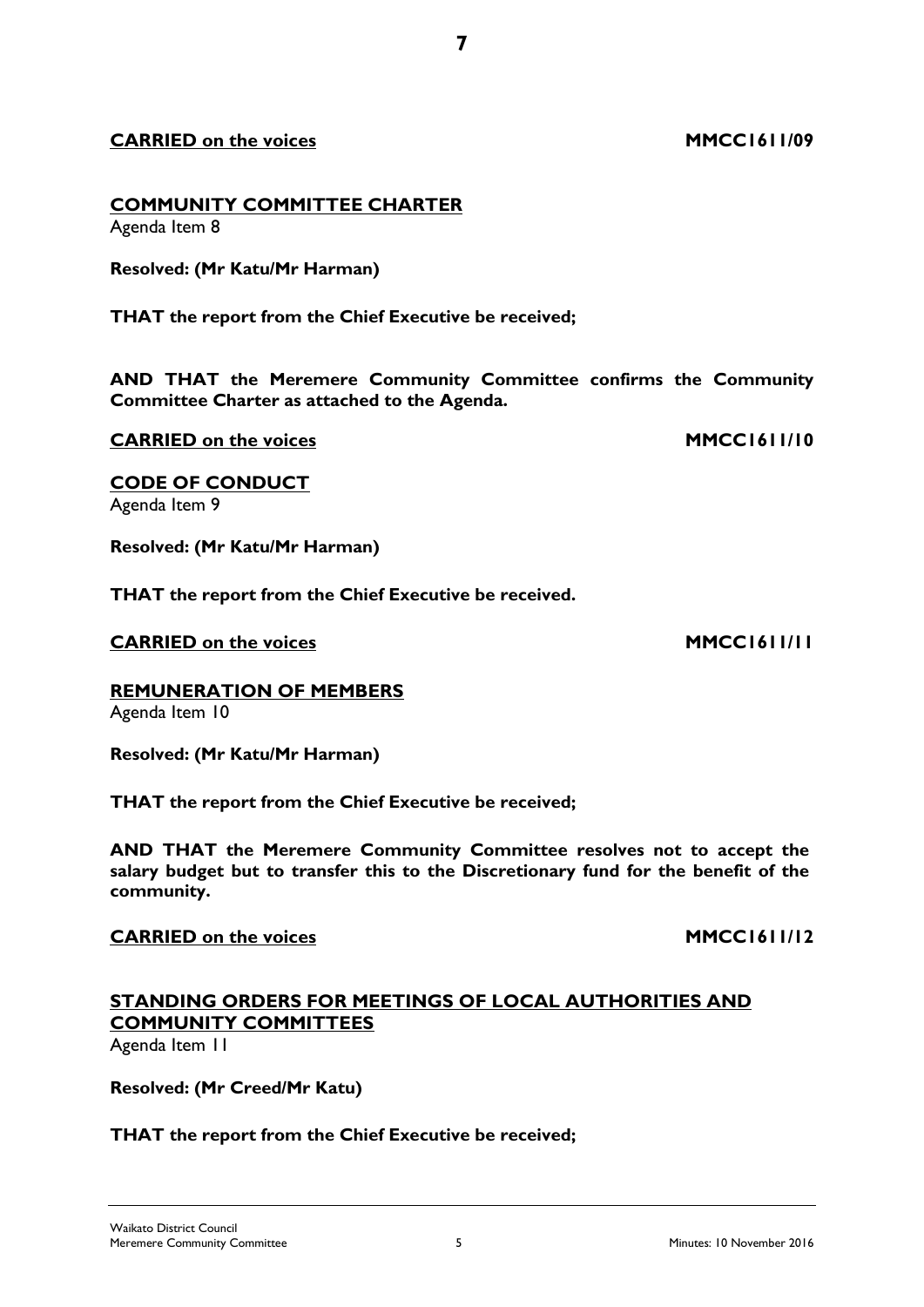**AND THAT Meremere Community Committee conduct its meetings using these Standing Orders.** 

**USE OF COMMUNITY BOARD AND COMMUNITY COMMITTEE DISCRETIONARY FUNDS**

Agenda Item 12

**Resolved: (Ms Jenkin/Mr Creed)**

**THAT the report from the Chief Executive be received.** 

**CARRIED** on the voices **MMCC1611/14** 

#### **SERVICE REQUESTS**

Agenda Item 13

**Resolved: (Mr Katu/Ms Dobby)** 

**THAT the report from the Chief Executive be received.** 

#### **CARRIED** on the voices **MMCC1611/15**

**RECEIPT OF MINUTES** Agenda Item 14

**Resolved: (Mr Katu/Cr Sedgwick)**

**THAT the minutes of the meeting of the Meremere Community Committee held on Thursday 8 September 2016 be received.**

#### **CARRIED** on the voices *MMCC1611/16*

#### **REPORTS**

Works and Issues Report Agenda Item 15.1

Additional items discussed:

- Condition of the Community Centre Hall floor

**Resolved: (Mr Katu/Mr Creed)**

**THAT the report from the Chief Executive be received.** 

#### **CARRIED** on the voices **MMCC1611/17/1**

**CARRIED** on the voices *MMCC1611/13*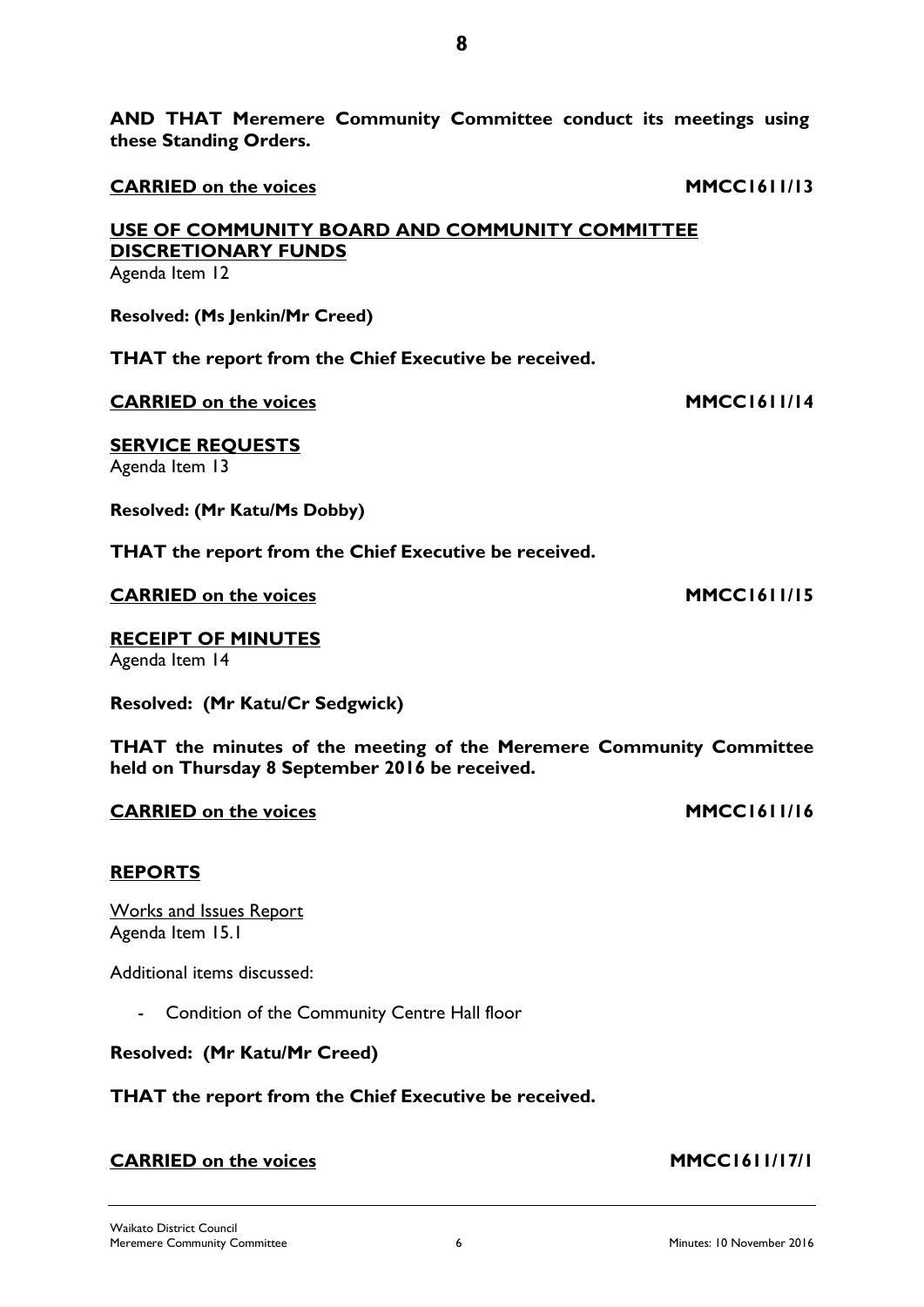Discretionary Fund Report to 25 October 2016 Agenda Item 15.2

It was noted that \$200 will be donated from the Mayoral Fund towards the Hip Hop event.

#### **Resolved: (Mr Katu/Mr Harman)**

**THAT the report from the General Manager Strategy & Support be received;** 

**AND THAT the commitment for a gift pack for Shirley Wikaire of \$50 (dated 11 February 2016) be returned to the Discretionary Fund pool;**

**AND FURTHER THAT the Community Committee reimburse Mrs Carr for 5 months' worth of petrol usage (200 kms) at 74 cents per kilometre;** 

**AND FURTHER THAT \$200 be granted to the Hip Hop (NRG pride) upcoming event at the end of the year.** 

#### **CARRIED** on the voices **MMCC1611/17/2/1**

**Resolved: (Mr Katu/Ms Heta)** 

**THAT the amount of \$1,600.00 be granted to the Meremere Community Development Committee for the opening of the skateboard park and the Christmas Party.** 

#### **CARRIED** on the voices **MMCC1611/17/2/2**

**Discretionary Funding Guidelines** Agenda Item 15.3

**Resolved: (Mr Katu/Mr Harman)**

**THAT the report from the General Manager Strategy & Support be received.**

#### **CARRIED** on the voices **MMCC1611/17/3**

The Chief Executive vacated the Chair and Mr Katu presided for the remainder of the meeting.

The Chief Executive, His Worship the Mayor and Cr Sedgwick retired from the meeting at 7.59pm.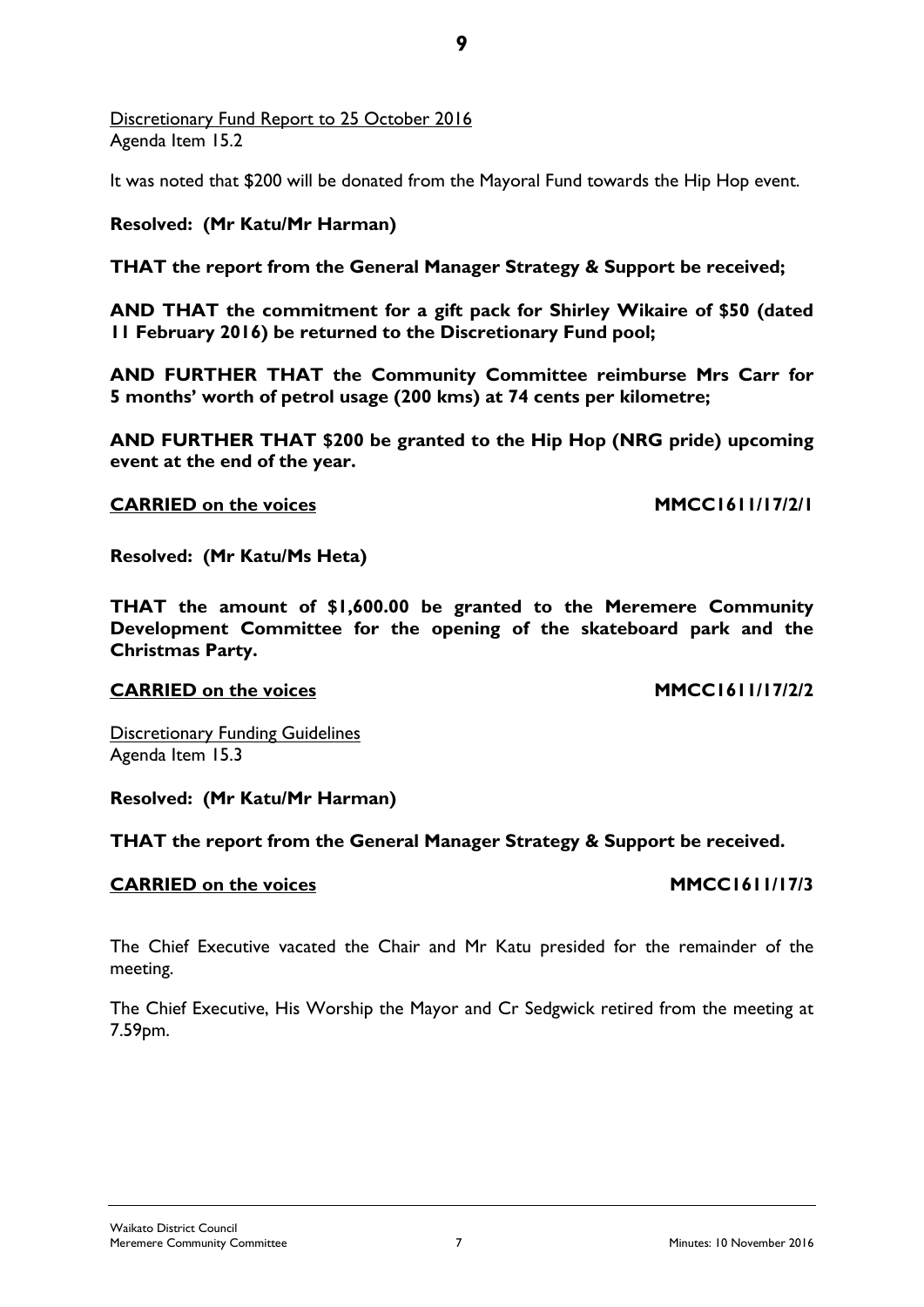Application for Funding – Good Seed Trust Agenda Item 15.4

The Community Development Advisor introduced the applicants. Ms Jasmine Harrison and Ms Grace Ikiua answered questions of the board.

**10**

#### **Resolved: (Mr Katu/Ms Heta)**

#### **THAT the report from the General Manager Strategy & Support be received;**

**AND THAT an allocation of \$800.00 be granted to the Good Seed Trust towards the cost of the Meremere Youth Programme.**

#### **CARRIED** on the voices **MMCC1611/17/4**

There being no further business the meeting was declared closed at 8.41pm.

Minutes approved and confirmed this day of day of 2016.

J Katu **CHAIRPERSON** Minutes2016/MMCC/161110 MMCC Triennial Minutes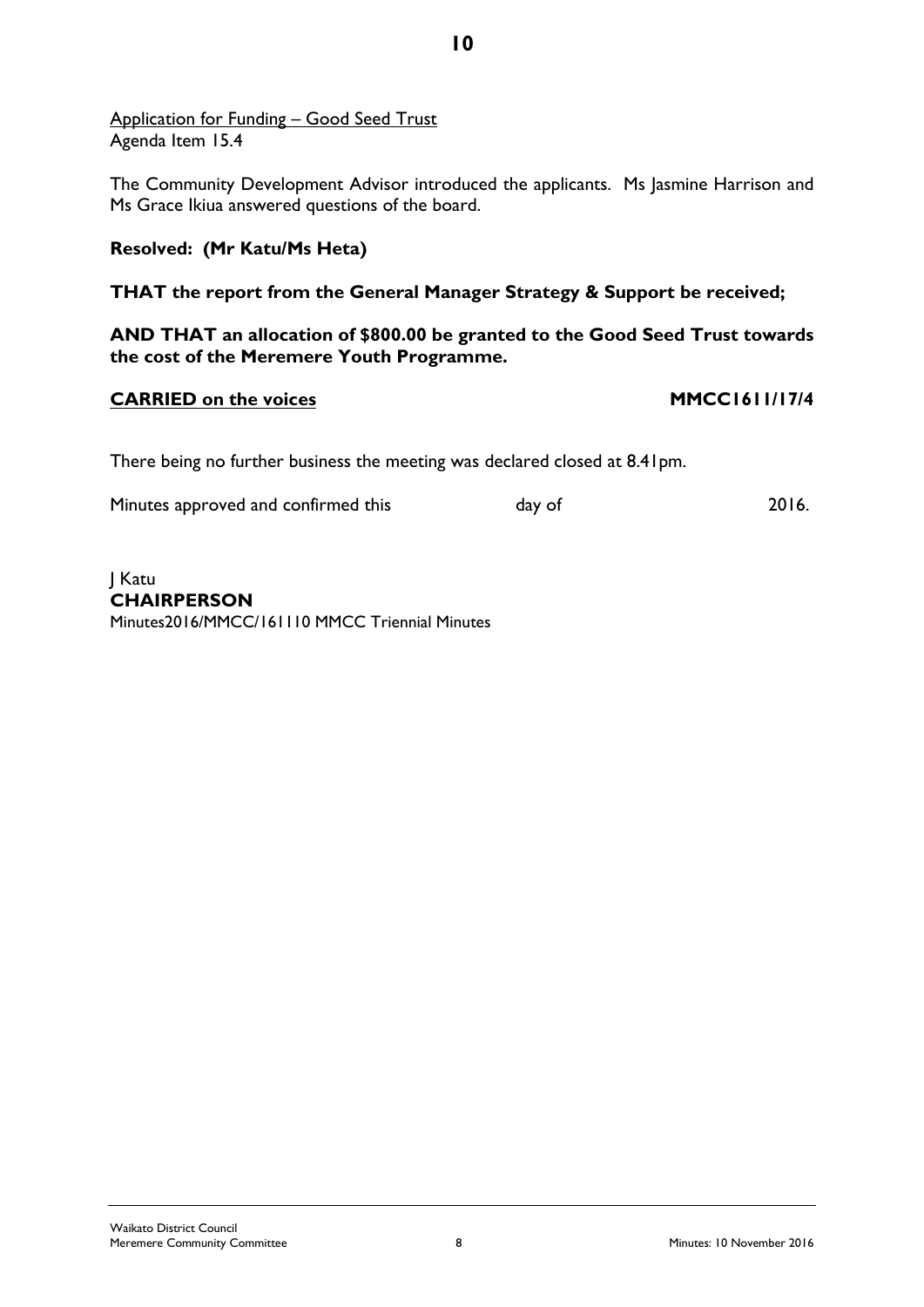

|                                 | To   Meremere Community Committee |
|---------------------------------|-----------------------------------|
| From                            | Gavin Ion                         |
|                                 | <b>Chief Executive</b>            |
|                                 | Date   30 November 2016           |
| <b>Chief Executive Approved</b> |                                   |
| <b>Reference/Doc Set #</b>      | 1645715                           |
| <b>Report Title</b>             | Works and Issues Report           |

#### **1. EXECUTIVE SUMMARY**

n١

To update the Board and provide information on works and issues raised at previous meetings.

#### **2. RECOMMENDATION**

**THAT the report from the Chief Executive be received.**

#### **3. ATTACHMENTS**

Works and Issues report.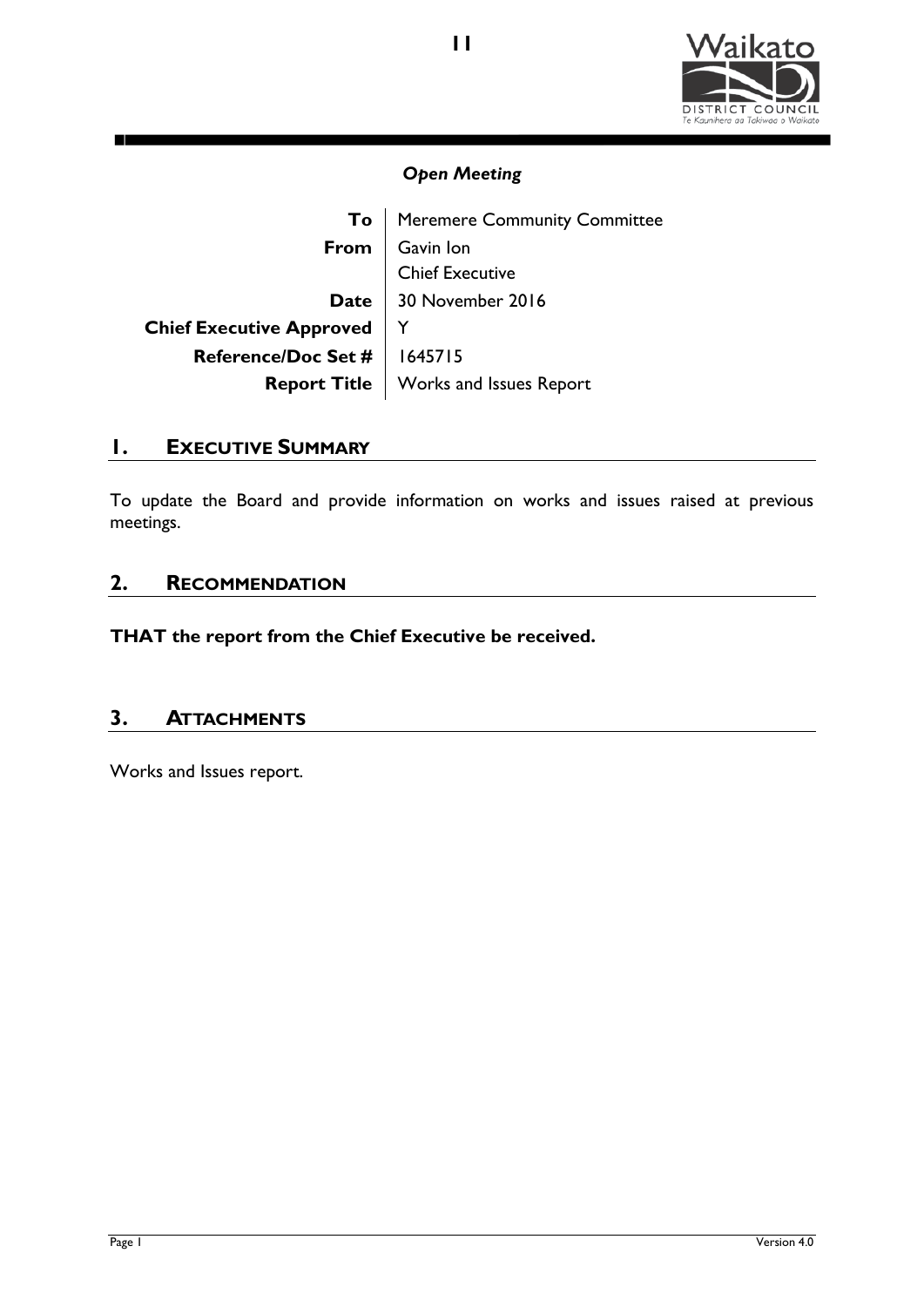## **Works and Issues Report**

| Ι. | Update on Library<br>relocation required next<br>meeting and prior to<br>any decisions.                                                     | Service Delivery        | Detailed<br>has<br>engagement<br>been<br>undertaken with stakeholders<br>and<br>funding organisations in regards to the<br>concept of a<br>recreational<br>hub,<br>including Library services,<br>being<br>established by the Hall site. Currently<br>concept drawings are being put<br>together of what this could look like<br>and these drawings will assist with<br>understanding<br>funding<br>any<br>implications.<br>report will<br>encompass<br>all<br>A<br>findings,<br>engagement<br>concept<br>drawings and funding streams and will<br>be presented to the Community<br>Board and then Council in the New<br>Year. |
|----|---------------------------------------------------------------------------------------------------------------------------------------------|-------------------------|--------------------------------------------------------------------------------------------------------------------------------------------------------------------------------------------------------------------------------------------------------------------------------------------------------------------------------------------------------------------------------------------------------------------------------------------------------------------------------------------------------------------------------------------------------------------------------------------------------------------------------|
| 2. | Gorse on the roadside<br>on Springhill Road<br>leading to the village.<br>This is on Council land,<br>could we please address<br>the gorse. | Service Delivery        | Staff are working with adjacent land<br>owner and Waikato Regional Council<br>to control gorse in this area, as<br>control work needs to occur on both<br>properties to be effective.<br>Due<br>to<br>recent<br>poor weather<br>conditions, spraying has still not yet<br>occurred,<br>but will<br>do<br>once<br><b>SO</b><br>weather conditions improve.                                                                                                                                                                                                                                                                      |
| 3. | Te Puea Avenue at the<br>Island Block Road end.<br>There are still issues<br>around pooling of<br>water.                                    | <b>Service Delivery</b> | Due to the complexity and condition<br>of the stormwater system within the<br>redundant powerstation, the option<br>to connect to it has been discounted.<br>The current proposal is to install an<br>additional 60m, of stormwater piping<br>& two new manholes, which will<br>connect the existing system. This<br>solution will ensure that road drainage<br>independent<br>both<br>the<br>to to<br>is<br>powerstation site and adjacent state<br>highway road reserve.<br>Funding for this soluton is presently<br>being sought.                                                                                           |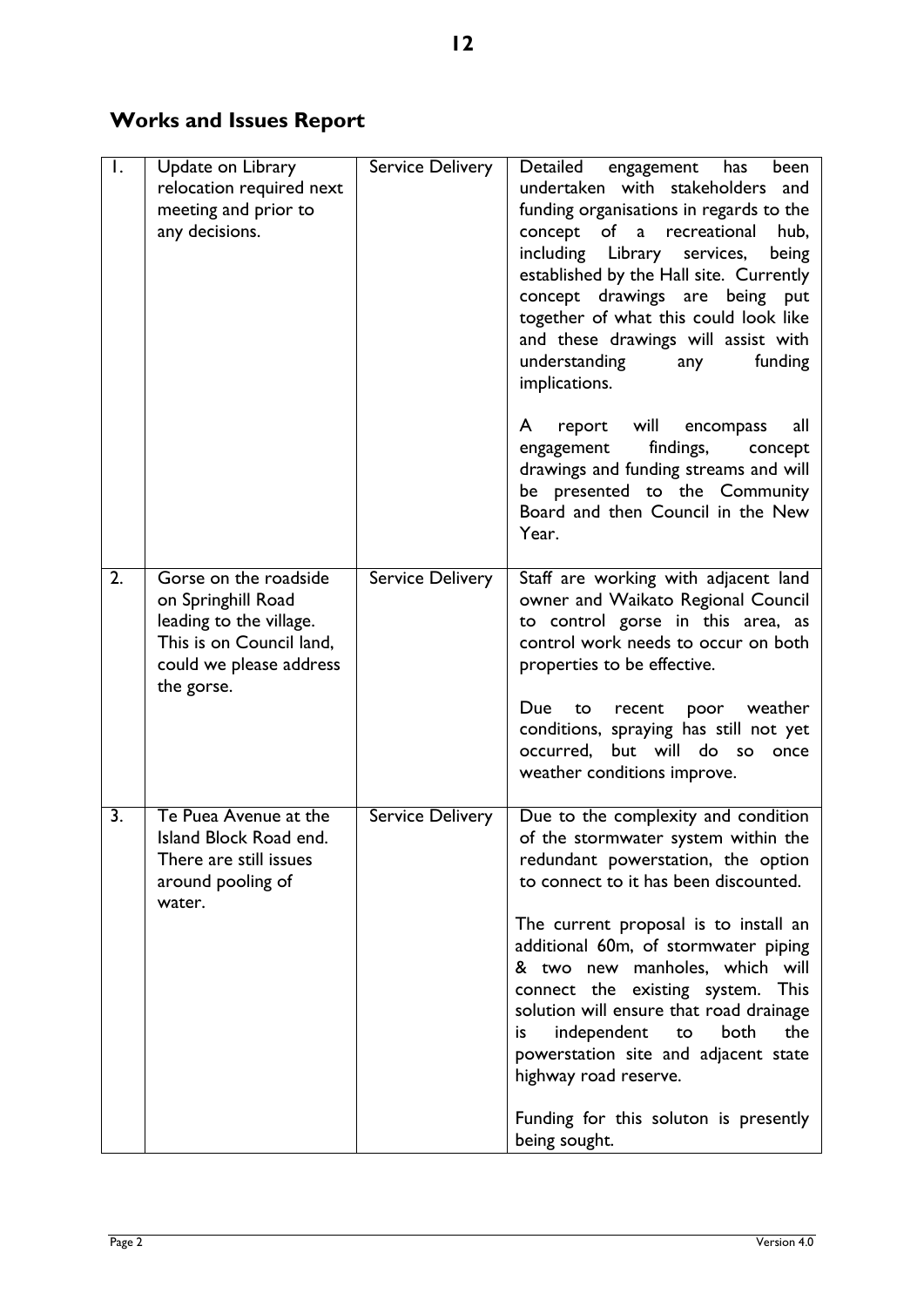| APlus have not been   | Finance | Invoices were paid on the $20th$                                       |
|-----------------------|---------|------------------------------------------------------------------------|
| paid for the cameras. |         | September. There are no invoices<br>awaiting payment on their account. |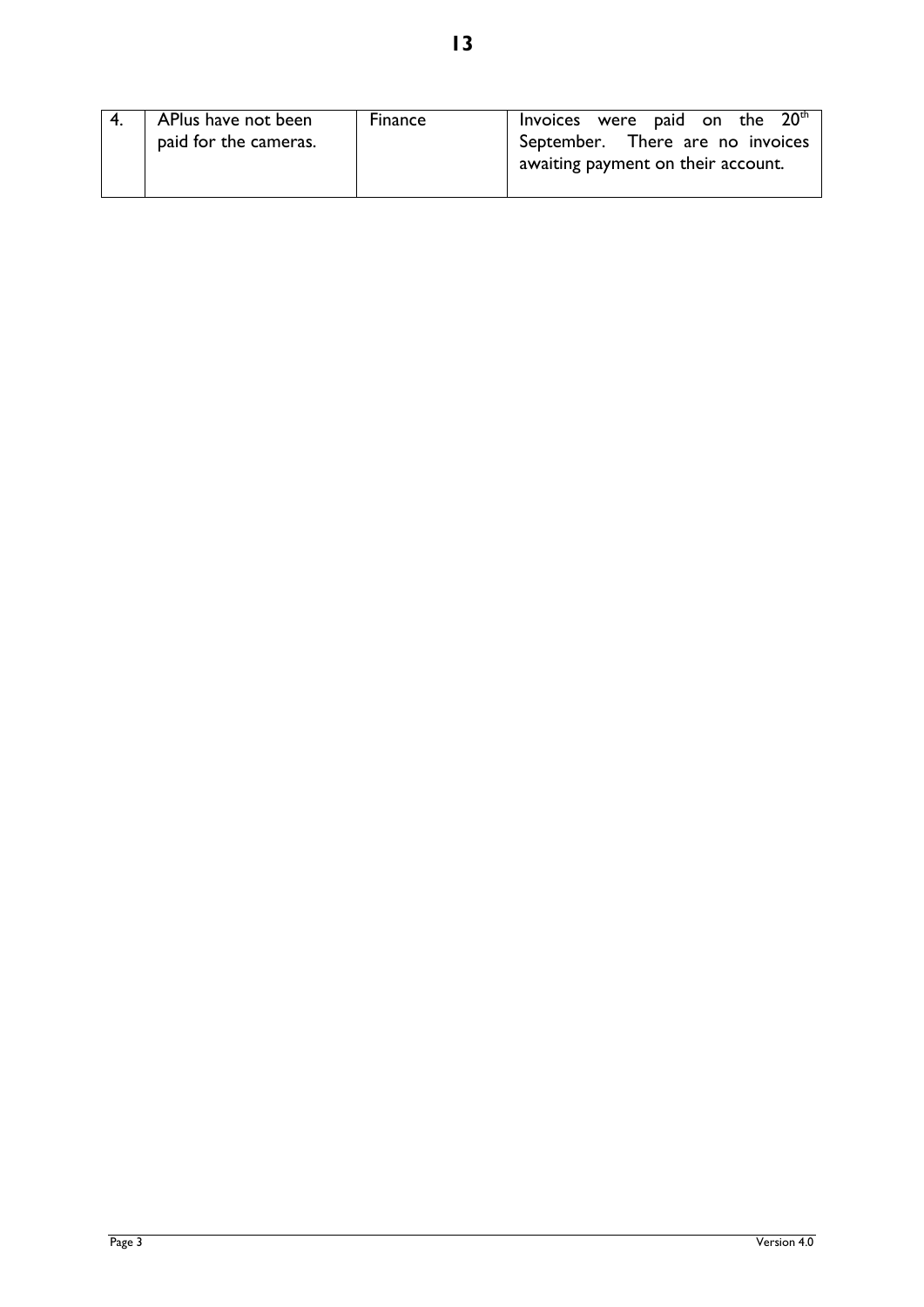

| To                              | <b>Meremere Community Committee</b>                                               |  |  |
|---------------------------------|-----------------------------------------------------------------------------------|--|--|
| From                            | Tony Whittaker                                                                    |  |  |
|                                 | General Manager Strategy & Support                                                |  |  |
| <b>Date</b>                     | 22 November 2016                                                                  |  |  |
|                                 | <b>Prepared by   Melissa Russo</b>                                                |  |  |
|                                 | Corporate Planner                                                                 |  |  |
| <b>Chief Executive Approved</b> |                                                                                   |  |  |
| <b>Reference/Doc Set #</b>      | GOV0510                                                                           |  |  |
| <b>Report Title</b>             | Community Plan Template and Identification of<br>Long Term Plan Priority Projects |  |  |

### **1. EXECUTIVE SUMMARY**

Every three years Council must prepare and adopt a Long Term Plan (LTP). The purpose of the LTP is to set the budgets and projects for the next 10 years.

Through this process, Council would like to give our communities the opportunity to think about projects that could be considered for funding through the LTP.

Ideally these should be projects that support the community vision and the issues within the community that need to be addressed. For this reason, and to ensure that Community Boards and Community Committees take ownership for developing community-level plans, Council staff have developed a simple one-page template for assisting Community Boards and Committees for developing their respective community plans and coming up with projects that can be considered through the LTP.

#### **2. RECOMMENDATION**

**THAT the report from the General Manager Strategy & Support be received;**

**AND THAT the Community Committee develops its community plan and identifies key projects to give effect to the plan and for consideration through Council's Long Term Plan process by using the template provided.** 

**AND FURTHER THAT the completed community plan template be submitted to Council's Corporate Planner by 31 March 2017.**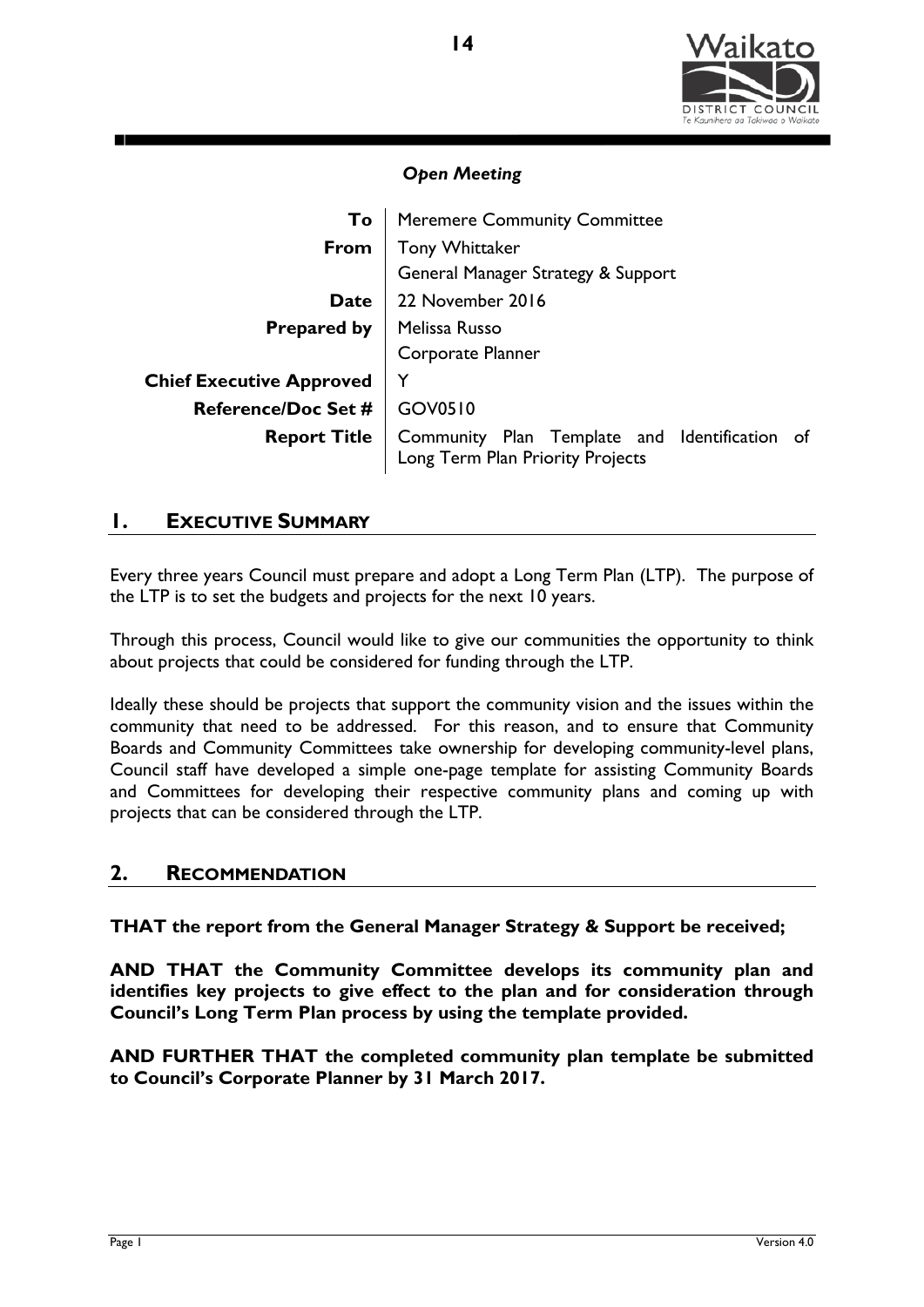#### **3. BACKGROUND**

Every three years Council must prepare and adopt a Long Term Plan (LTP). The purpose of the LTP is to set the budgets and projects for the next 10 years.

Community Boards and Committees are also required to develop community plans. Some Community Boards and Committees already have these but some need to be reviewed.

Council is also cognisant of the time it can take for Community Boards and Committees to develop a community plan the last time (often up to a year). To help make the process more efficient and less resource-intensive and to ensure that the projects in the community plan are also considered for funding through Council's LTP, staff have developed a simple one page community plan template for use by Community Boards and Committees.

This template is to be used for the Community Board/Committee to firm up its vision for the community, identify key issues that are affecting the community and to come up with projects/initiatives to address these.

Since Council is not the only provider of services, it is conceivable that some community projects may be the responsibility of other government agencies (like the New Zealand Transport Agency (NZTA). It is important therefore for all these to be listed in the community plan if it supports the vision for the community and addressing the issues afflicting it.

#### **4. DISCUSSION AND ANALYSIS OF OPTIONS**

#### **4.1 DISCUSSION**

Through the LTP process Council will provide an opportunity for communities to submit community projects for consideration in the 2018-28 LTP. In order to streamline the process and ensure that projects relate to the vision for the community and address the issues afflicting it, a community plan template has been developed by Council staff. Through this, Community Boards/Committees can come up with projects that can be considered through the LTP process. The community plan (including associated projects) must be submitted to the Corporate Planner [\(melissa.russo@waidc.govt.nz\)](mailto:melissa.russo@waidc.govt.nz) by 31 March 2017 using the community plan template that is attached to this report.

Following the submission of the community plan by the Community Board/Committee to the Corporate Planner, the projects will be considered by Council through the LTP process.

Staff will report back to the Community Boards/Committees on those projects that have received funding through the LTP process following its adoption in June 2018.

It is the responsibility of the Community Boards/Committees to engage with their communities on the projects they would like to be submitted for consideration through the LTP process.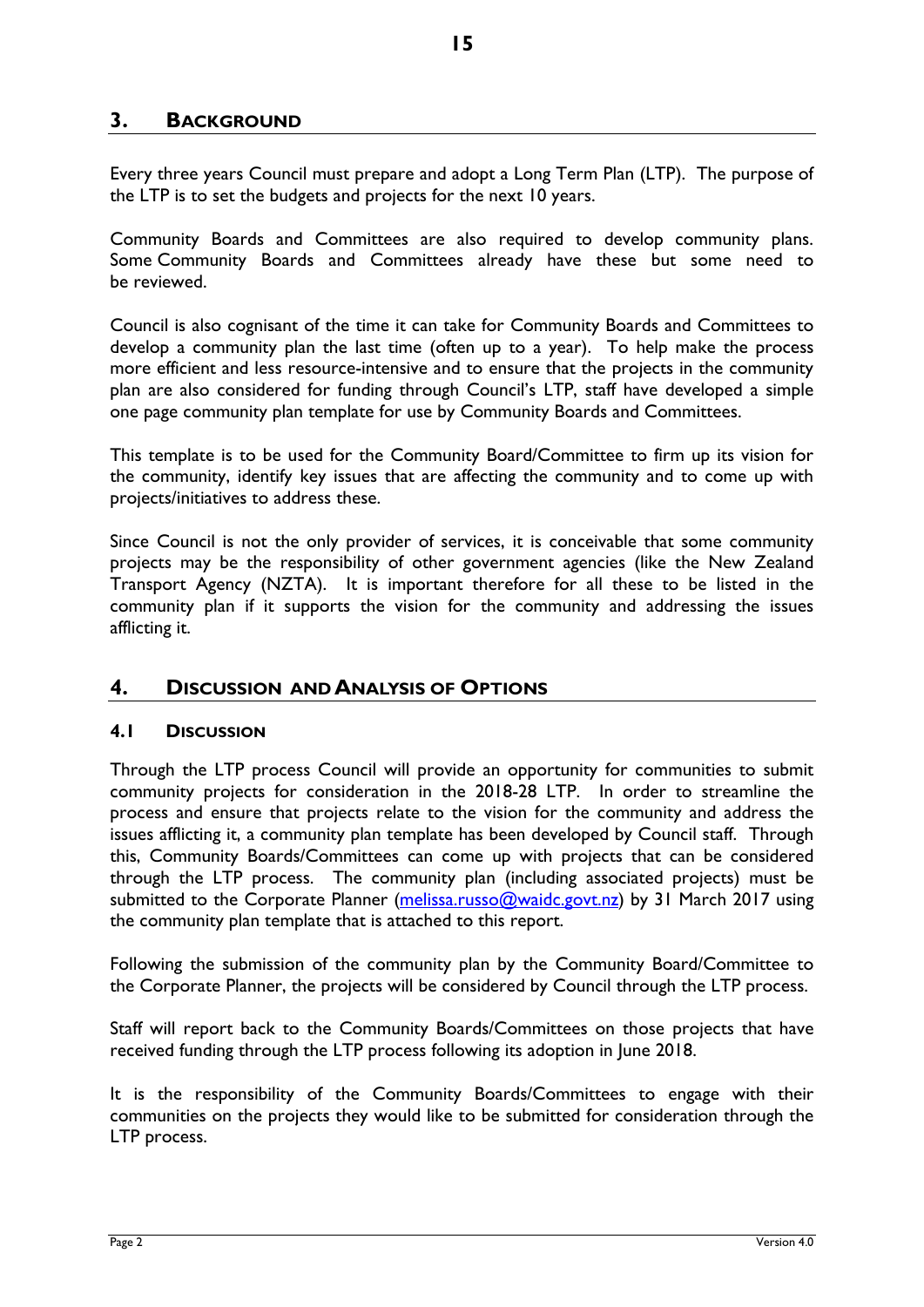#### **5. CONSIDERATION**

#### **5.1 FINANCIAL**

The financial impact of the priority projects will not be realised until the projects have received confirmation of funding from Council through the LTP process.

#### **5.2 LEGAL**

Council's Long Term Plan is developed in accordance with requirements of the Local Government Act.

#### **5.3. STRATEGY, PLANS, POLICY AND PARTNERSHIP ALIGNMENT**

Projects derived from the community plan will be considered for inclusion in the Long Term Plan.

#### **5.3 ASSESSMENT OF SIGNIFICANCE AND ENGAGEMENT POLICY AND OF EXTERNAL STAKEHOLDERS**

| <b>Highest</b>                                                                                                                                                                                                          | <b>Inform</b>        | <b>Consult</b> | <b>Involve</b>                                       | <b>Collaborate</b>                                                                                                                                                                                                                                                             | <b>Empower</b> |
|-------------------------------------------------------------------------------------------------------------------------------------------------------------------------------------------------------------------------|----------------------|----------------|------------------------------------------------------|--------------------------------------------------------------------------------------------------------------------------------------------------------------------------------------------------------------------------------------------------------------------------------|----------------|
| levels of                                                                                                                                                                                                               |                      |                |                                                      | ✓                                                                                                                                                                                                                                                                              |                |
| engagement                                                                                                                                                                                                              |                      |                |                                                      |                                                                                                                                                                                                                                                                                |                |
| Tick the appropriate<br>box/boxes and specify<br>what it involves by<br>providing a brief<br>explanation of the<br>tools which will be<br>used to engage (refer<br>to the project<br>engagement plan if<br>applicable). | Council involvement. |                | consideration in Council's Long Term Plan 2018-2028. | Community Boards and Committees are being empowered to develop<br>their community plans and to use this to identify projects for<br>Community engagement could also extend to the 'empower' level of<br>engagement, if the community choose to deliver the project with little |                |

State below which external stakeholders have been or will be engaged with:

| Planned | In Progress | <b>Complete</b> |                                              |
|---------|-------------|-----------------|----------------------------------------------|
|         |             |                 | Internal                                     |
|         |             |                 | <b>Community Boards/Community Committees</b> |
|         |             |                 | Waikato-Tainui/Local iwi                     |
|         |             |                 | Households                                   |
|         |             |                 | <b>Business</b>                              |
|         |             |                 | <b>Other Please Specify</b>                  |

It will be the responsibility of the Community Boards to engage with their communities on those projects that the community would like to submit for consideration.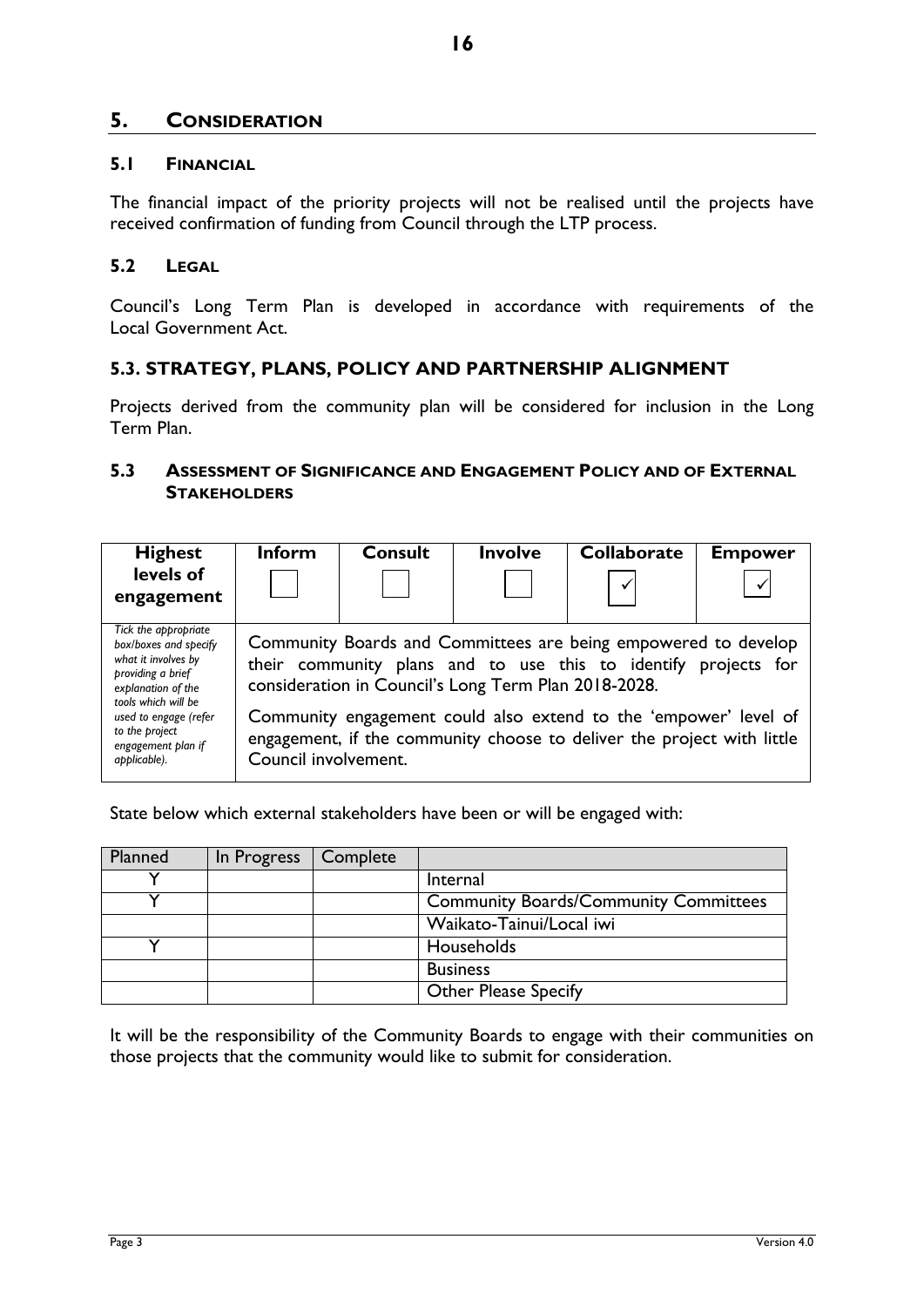### **6. CONCLUSION**

Community Boards and Community Committees are to engage with their communities on those projects they would like to see delivered over the next three years as part of the development of their respective community plans. Community plan (with projects) must be submitted for consideration by Council alongside the LTP 2018-18 process by 31 March 2017.

#### **7. ATTACHMENTS**

Attachment 1 – Community plan template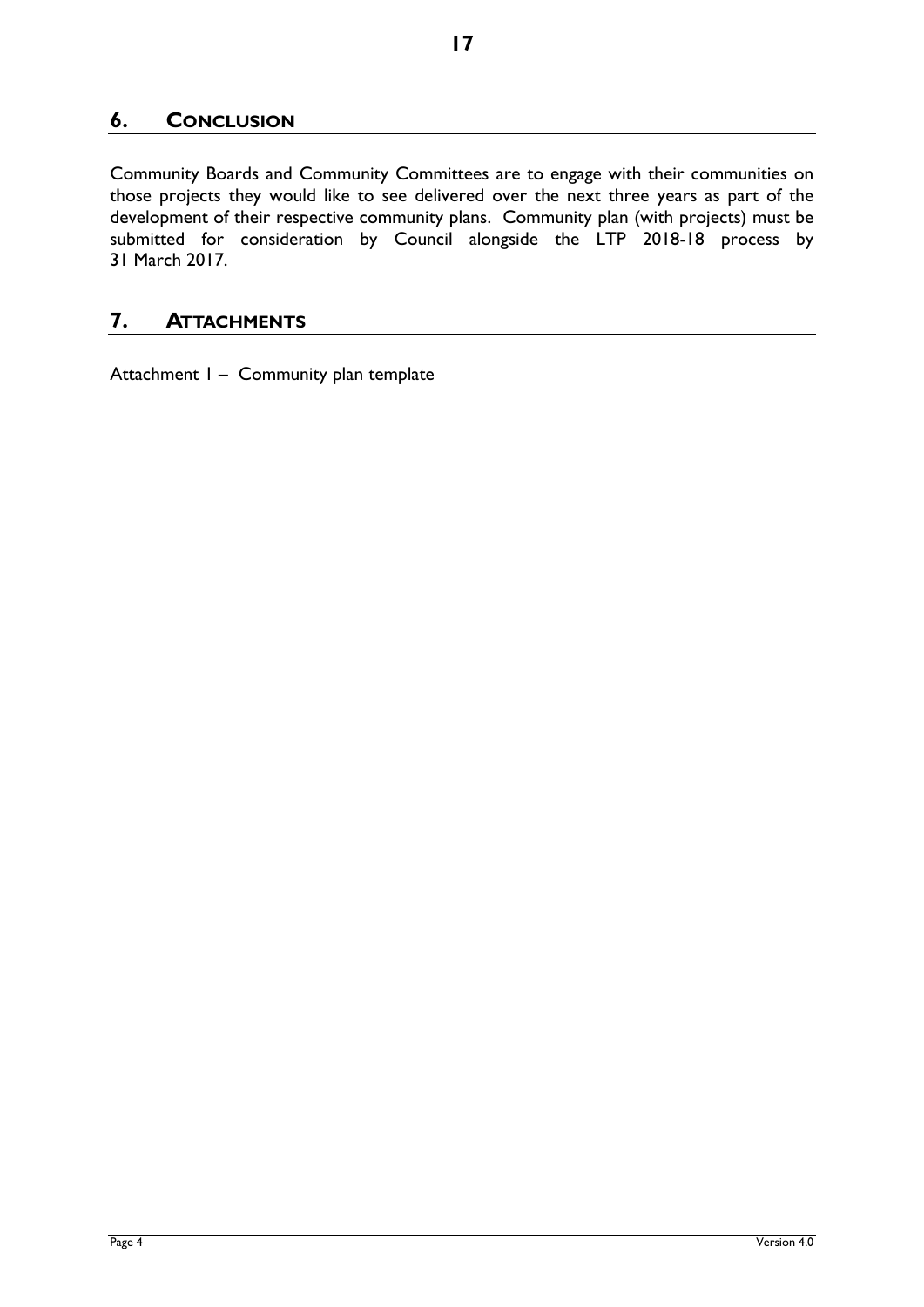# **(Name of town/village) Community Plan 2016-2026 18**

**(Insert community logo if available)**

| Name of community                                                                                                                                                        | e.g. Pokeno                     |
|--------------------------------------------------------------------------------------------------------------------------------------------------------------------------|---------------------------------|
| Ownership                                                                                                                                                                | e.g. Pokeno Community Committee |
|                                                                                                                                                                          |                                 |
| Objective(s) of this<br>plan                                                                                                                                             |                                 |
| State what this plan is<br>seeking to achieve.                                                                                                                           |                                 |
| <b>Community snapshot</b><br>(status quo)                                                                                                                                |                                 |
| State a few facts about the<br>community e.g.<br>demographics, growth, key<br>attractions etc. (some of<br>this information can be<br>provided by council on<br>request) |                                 |
| <b>Key issues/problems</b>                                                                                                                                               |                                 |
| What are the key issues<br>faced by the community<br>that this plan is seeking to<br>address?                                                                            |                                 |
| Key stakeholders<br>Who are the key<br>stakeholders in the<br>community that have<br>been/will be engaged in<br>developing and<br>implementing this plan.                |                                 |

#### **Key Actions ranked in order of priority (to be used to inform Council's Long Term Plan 2018-2028)**

| <b>Action</b> | <b>Estimated cost</b> | <b>Funding source</b> | <b>Responsibility</b> | By when |
|---------------|-----------------------|-----------------------|-----------------------|---------|
|               |                       |                       |                       |         |
|               |                       |                       |                       |         |
|               |                       |                       |                       |         |
|               |                       |                       |                       |         |
|               |                       |                       |                       |         |
|               |                       |                       |                       |         |
|               |                       |                       |                       |         |
|               |                       |                       |                       |         |
|               |                       |                       |                       |         |

*Note: It is the responsibility of the community board or committee to report on implementation. It is suggested that this be done on a two-monthly basis at the board or committee meeting.*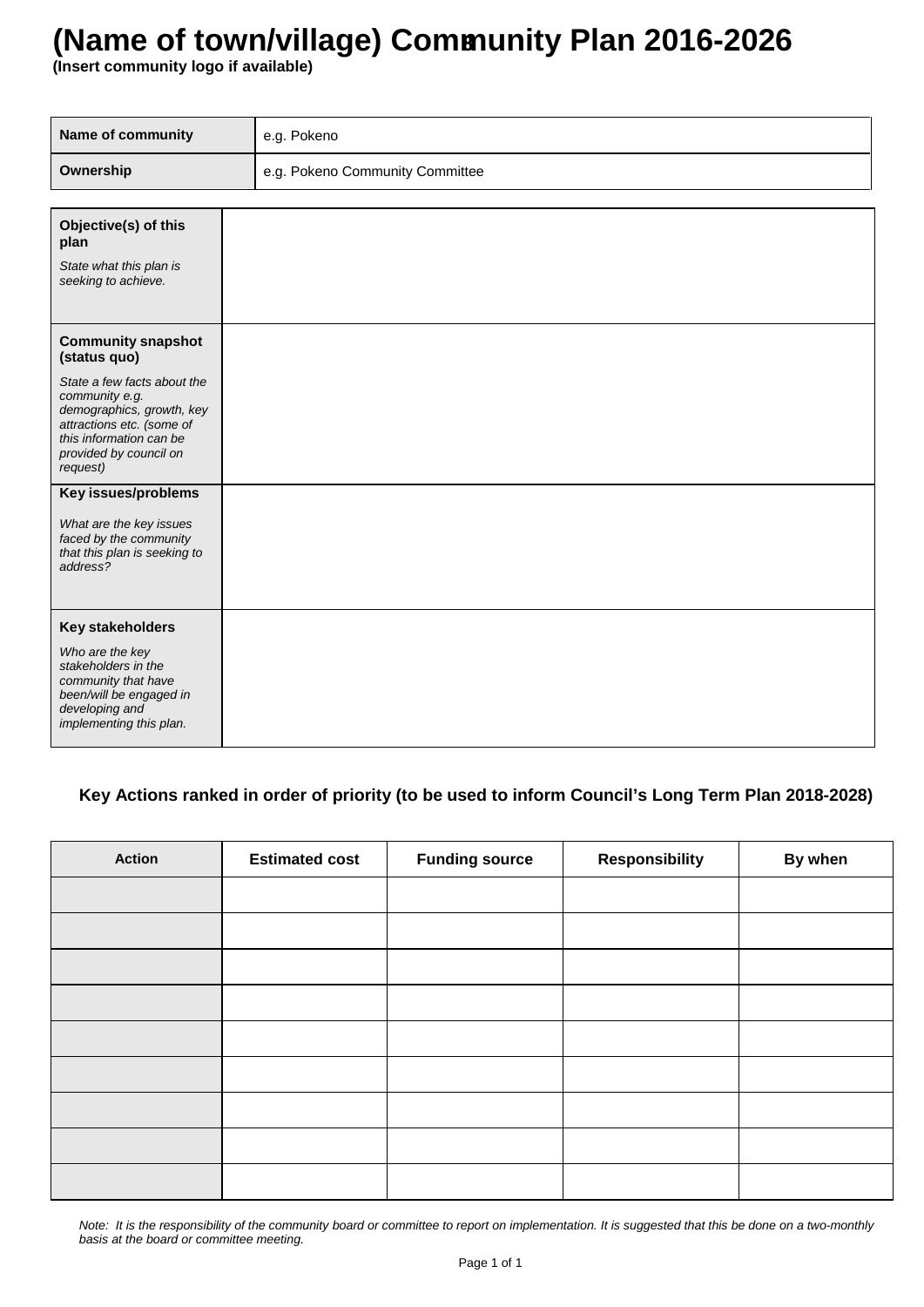

| Raglan Community Board                           |  |
|--------------------------------------------------|--|
| Ngaruawahia Community Board                      |  |
| <b>Taupiri Community Board</b>                   |  |
| Huntly Community Board                           |  |
| Onewhero-Tuakau Community Board                  |  |
| Te Kauwhata Community Committee                  |  |
| <b>Meremere Community Committee</b>              |  |
| <b>Pokeno Community Committee</b>                |  |
| <b>Tamahere Community Committee</b>              |  |
| <b>Tony Whittaker</b>                            |  |
| General Manager Strategy & Support               |  |
| 23 November 2016                                 |  |
| Rose Gray                                        |  |
| Council Support Manager                          |  |
| Y                                                |  |
| GOV0515                                          |  |
| <b>Community Board/Committee Annual Workshop</b> |  |
|                                                  |  |

#### **1. EXECUTIVE SUMMARY**

A inaugural workshop was held on 22 March 2016 that included discussion on the role of the community boards/committees, health and safety, growth nodes and economic development within the district, and the interface of boards/committees with Council.

This year's workshop is planned to be held at Council on 15 February 2017 at 5.30pm. His Worship the Mayor, Councillors and members of the Executive Team will again be in attendance. The Chief Executive will facilitate the workshop.

Members are requested to provide topics for the agenda to the Council Support Team Manager by Wednesday 1 February 2017.

The following topics have been identified for discussion:

- Zero Harm
- Community Board and Community Committee Charter.

#### **2. RECOMMENDATION**

#### **THAT the report from the General Manager Strategy & Support be received.**

#### **3. ATTACHMENTS**

Nil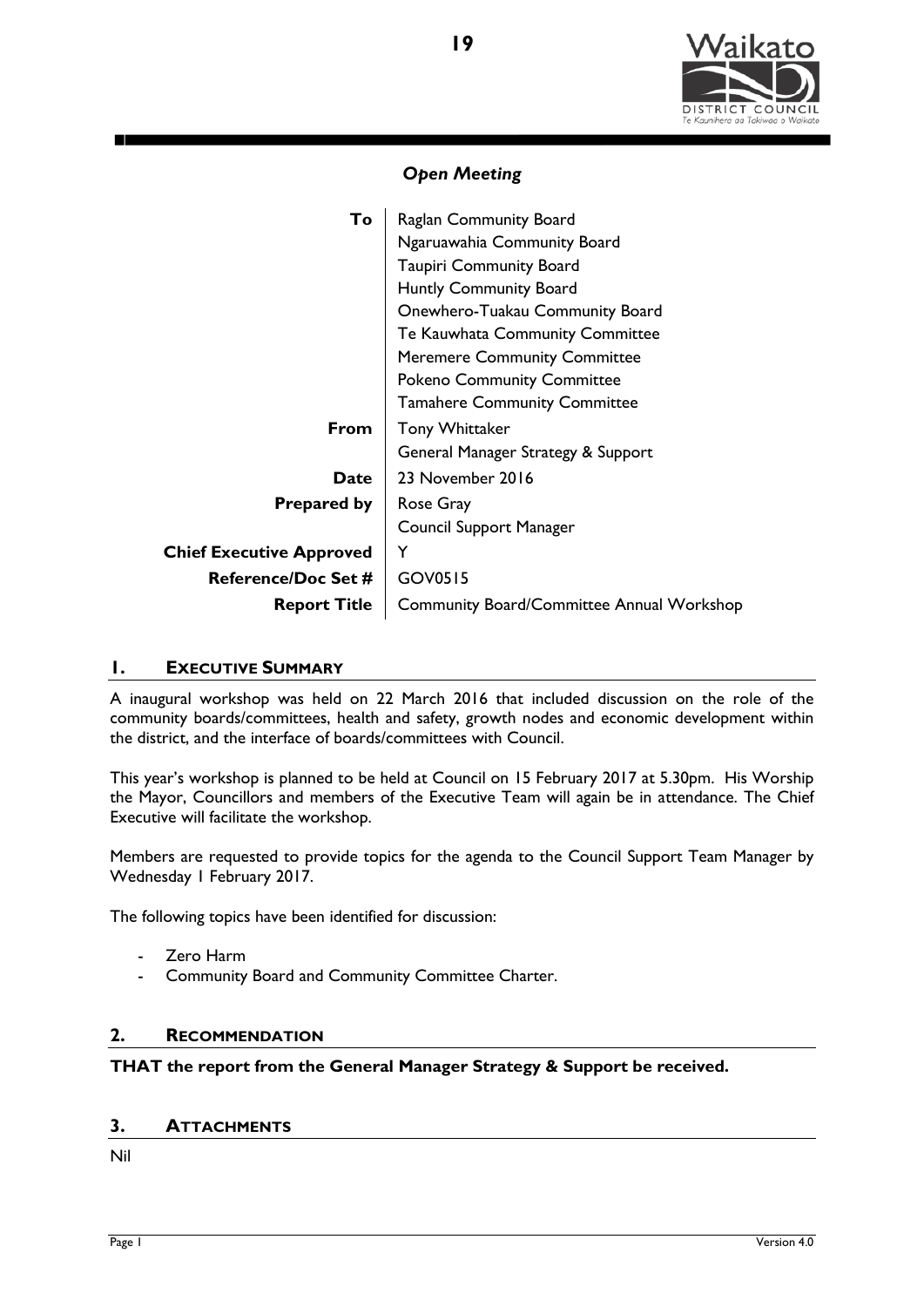

| To                              | <b>Meremere Community Committee</b>           |  |
|---------------------------------|-----------------------------------------------|--|
| From                            | <b>Tony Whittaker</b>                         |  |
|                                 | General Manager Strategy & Support            |  |
| <b>Date</b>                     | 21 November 2016                              |  |
|                                 | <b>Prepared by   Juliene Calambuhay</b>       |  |
|                                 | Management Accountant                         |  |
| <b>Chief Executive Approved</b> |                                               |  |
| <b>Reference/Doc Set #</b>      | GOV0510                                       |  |
| <b>Report Title</b>             | Discretionary Fund Report to 21 November 2016 |  |

#### **1. EXECUTIVE SUMMARY**

To update the Committee on the Discretionary Fund Report to 21 November 2016.

#### **2. RECOMMENDATION**

**THAT the report from the General Manager Strategy & Support be received.**

#### **3. ATTACHMENTS**

Discretionary Fund Report to 21 November 2016